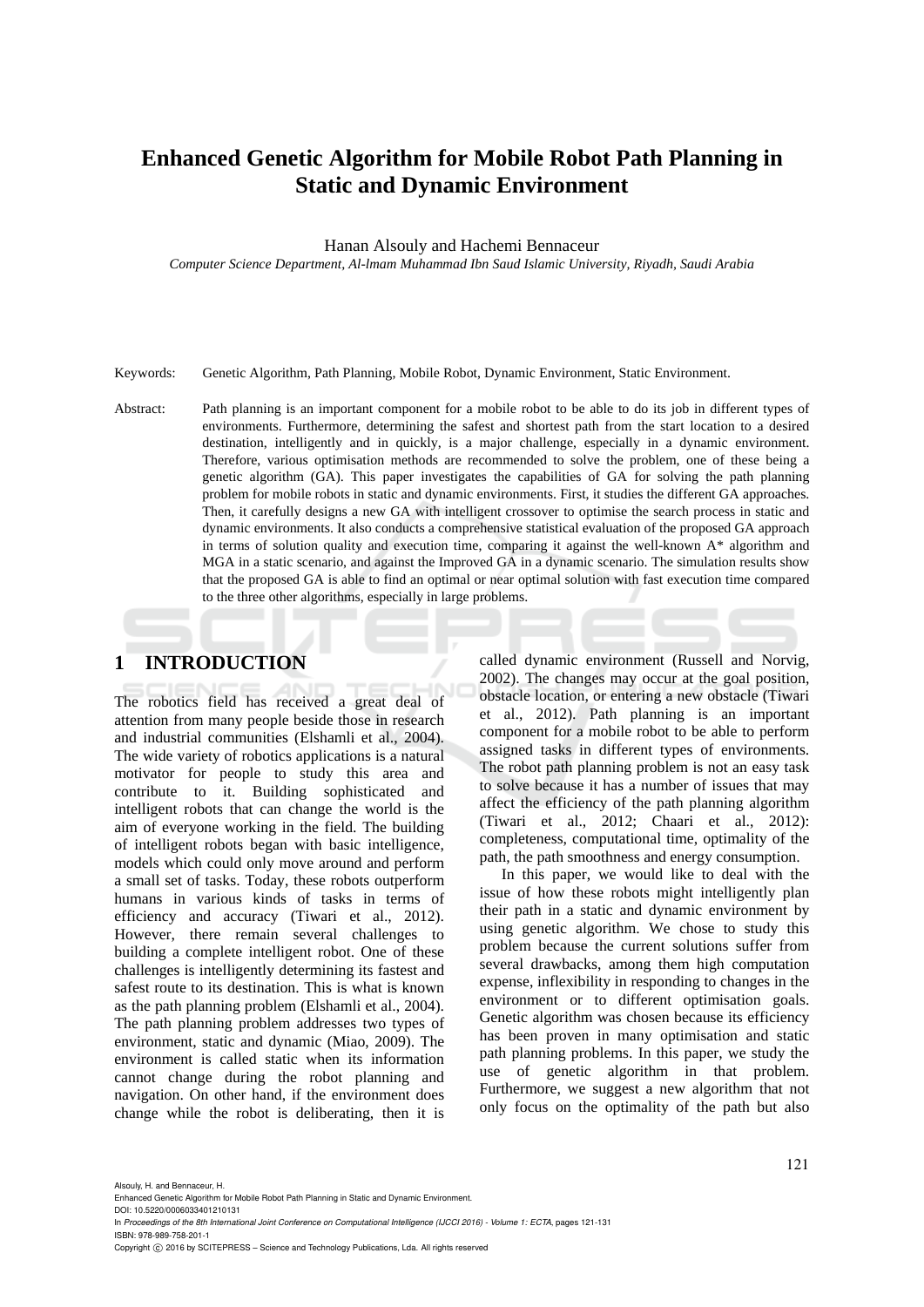reduce the real-time execution for large problems, as this is a critical criterion in mobile robots path planning. The new algorithm is enhanced by designing a new intelligent crossover and a set of mutations. In addition, we test the new algorithm and conduct a comparison study between some of existing solutions.

The remaining parts of this paper are organised as follows: section 2 reviews related works. Section 3 introduces our algorithm and explains its components, while section 4 presents a comparative study between the algorithms, evaluates performance, reports results and discusses them. Finally, section 5 concludes with a summary of contributions and makes suggestions for future research work.

# **2 RELATED WORK**

Genetic algorithm (GA) is one of the heuristic search algorithms. The heuristic search algorithms do not guarantee to find a solution, but when they do, they do it so much faster than classic search algorithms (Masehian and Sedighizadeh, 2007). GA proposed in 1975 by John Holland at the University of Michigan. It is used to generate useful solutions to optimisation, search problems and machine learning (Hussein et al., 2012). GA belongs to the evolutionary algorithms, which generate solutions by using inspired techniques from natural evolution, such as inheritance, mutation, selection, and crossover (Reshamwala and Vinchurkar, 2013). Due to the robustness and effectiveness of GA in several optimisation problems, various studies have been done to use GA in robot path planning problems. (Elshamli et al., 2004) proposed a GA planner that can solve the robot path planning problem in a dynamic environment that may presents new obstacles. To model the search space, they used polygonal representation. The proposed algorithm uses a variable length of chromosome and generates random feasible initial population. For the crossover, the algorithm uses a random one-point crossover, whereas the mutation operation changes a node value randomly. To solve the dynamic aspect, the authors used four techniques, the best being Memory and Random Immigrants. In addition, this algorithm takes into consideration path smoothness. It has many operations besides the basic ones, such as Repair, Shortcut and Smooth operators. Consequently, it takes a long time to find an optimal or near optimal path. Therefore, (Koryakovskiy et al., 2009) suggested eliminating the use of Repair,

Shortcut and Smooth operators, and using 3-point interpolation by Bezier curves instead to generate smooth paths in the initial population. The suggested method reduces the time in finding the target path. However, the proposed method works only in a well-known environment with static and new obstacles.

On other hand, (Mahjoubi et al., 2006) also used polygonal representation for the obstacles as a search space to make the search faster. To evaluate the individual, the algorithm uses a fitness function that depends on the path's total length and penalty factor for collision parts. This algorithm uses three types of mutation operators: delete, insert and change node mutation operators. This method supports well-known environment with moving obstacle only. (Zou et al., 2012) also suggested improving the environment modelling by using a grid size-adjustment technique, which can zoom-in and zoom-out from the grid map to provide an accurate and fast search map. Furthermore, the authors used a nonlinear fitness function to improve the convergence and operational efficiency of the algorithm. In addition, (Shi and Cui, 2010) have used a new modelling method to speed up the execution of searching. The new method projects the two dimensional data to one dimensional data, which helps to reduce the size of the search space and the size of the chromosomes. Their fitness function depends on the path length, path security and path smoothness. The suggested method can be used to solve the problem in an unknown dynamic environment.

(Zhao and Gu, 2013) devised a different idea to solve the problem. They suggested using a two-layer GA mechanism. In this method, each layer has different fitness functions. The first layer is responsible for static obstacles avoidance, while the second layer is responsible for dynamic obstacles avoidance. Beside of that, a new operation known as Delete operation is used to delete the redundant bits in the individual and the bits between them. (Yun et al., 2011) provide an algorithm that avoids acute obstacles in the dynamic environment. The provided solution prevents the robot from being trapped in an acute 'U' or 'V' shaped obstacle. In addition, this solution handles static, dynamic and new obstacles. When new obstacles are detected, the algorithm replans the path from the current position. Furthermore, (Zhu et al., 2015) invented a helpful new idea for global path planning and well-known environment. In their solution, the path is represented as a sequence of straight-line segments, which connect the obstacles' vertices that are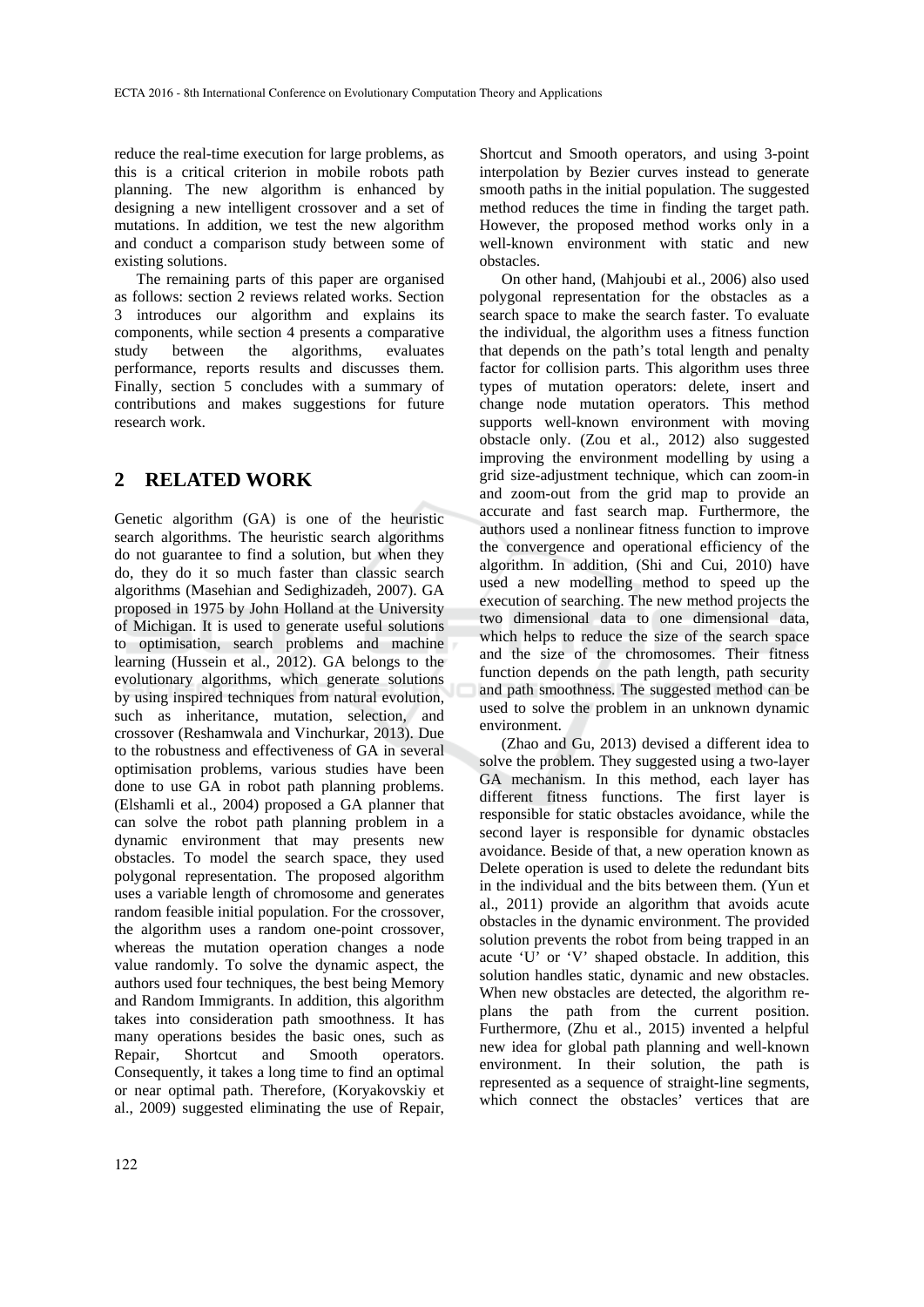bypassed by the path. The method limits the search space in the space of obstacles. Furthermore, after each crossover and mutation, the path refinement function is applied to the child chromosomes to correct the collide parts and enhance the quality of the paths.

This paper in addition to proposing a new GA and using a new environment representation method, it is different from these works in that it evaluates the performance of the GA on semi-large-size maps starting from 100\*100 up to 500\*500.

# **3 DYNAMIC GENETIC ALGORITHM**

The aim of our paper is to find a practical approach to solve a path planning problem in a dynamic environment by using GA. To achieve that, we have designed a new GA planner that depends on a gridbased map to represent the environment with polygonal representation for the obstacles. The following subsections describes the environment representation and the new planner.

## **3.1 Environment Representation**

In our work, we have selected a grid-based map to represent the environment with polygonal representation for the obstacles. By this means, we could cover the environment completely and update it easily. Beside of that, polygonal representation helps to reduce the use of the memory, to produce smoother paths, and we can use efficient and simple geometric algorithms (O'Rourke, 1998) (Sunday, 2012) to check the feasibility of the paths and reduce the computational complexity.

#### **3.1.1 Grid Representation**

The used grid map represents the environment in a 2D way by dividing it into equal square cells, as shown in figure 1. Each cell has a coordinate number. We assume the environment is rectangular and its boundary is static. In addition, the mobile robot can move from one cell to another free cell in a straight line if the line between them does not collide with any obstacle.

#### **3.1.2 Obstacles Representation**

We assume the obstacles are polygons, and they are represented by the ordered list of its vertices. Each vertex represents cell coordination on the grid map.

Obstacle segments are constructed by connecting these vertices, starting with the first vertex and ending with connecting the last vertex to the first one. For example, the first obstacle in figure 1 is represented as  $[(1,4), (4,4), (4,6), (2,6)].$ 

#### **3.1.3 Solution Encoding**

The paths encoding is one of the most important issues for GA, because the encoding may affect GA performance and memory performance. Since the paths may have variable lengths and line segments, we have chose to use a variable size solution encoding. The solution is represented by a chromosome. The chromosome consists of a sequence of ordered positions that represent the line segments, starting from the initial point and ending at the goal point. Euclidean distance is used to count the path cost. This method has been used to reduce the size of the memory and to help making smooth paths. Figure 1 shows an example of a feasible path. The path is encoded as  $[(2,1), (9,1), (11,3)]$ , the initial cell is  $(2,1)$ , the goal cell is  $(11,3)$  and the cost of the path  $is=\sqrt{(2-9)^2+(1-1)^2}$  +  $(-11)^2 + (1-3)^2 = 9.83.$ 



Figure 1: Grid representation.

#### **3.2 Genetic Algorithm Designing**

To design efficient GA, we need to take care in designing all of its parameters and operators, because they affect the performance of a GA and they are interrelated. In the following subsections, we will describe how we designed these important parameters and operators.

#### **3.2.1 Initial Population**

Generating an initial population is the first step in the functioning of a GA. Each member of this population encodes a possible solution to the problem or may lead to finding the solution. In our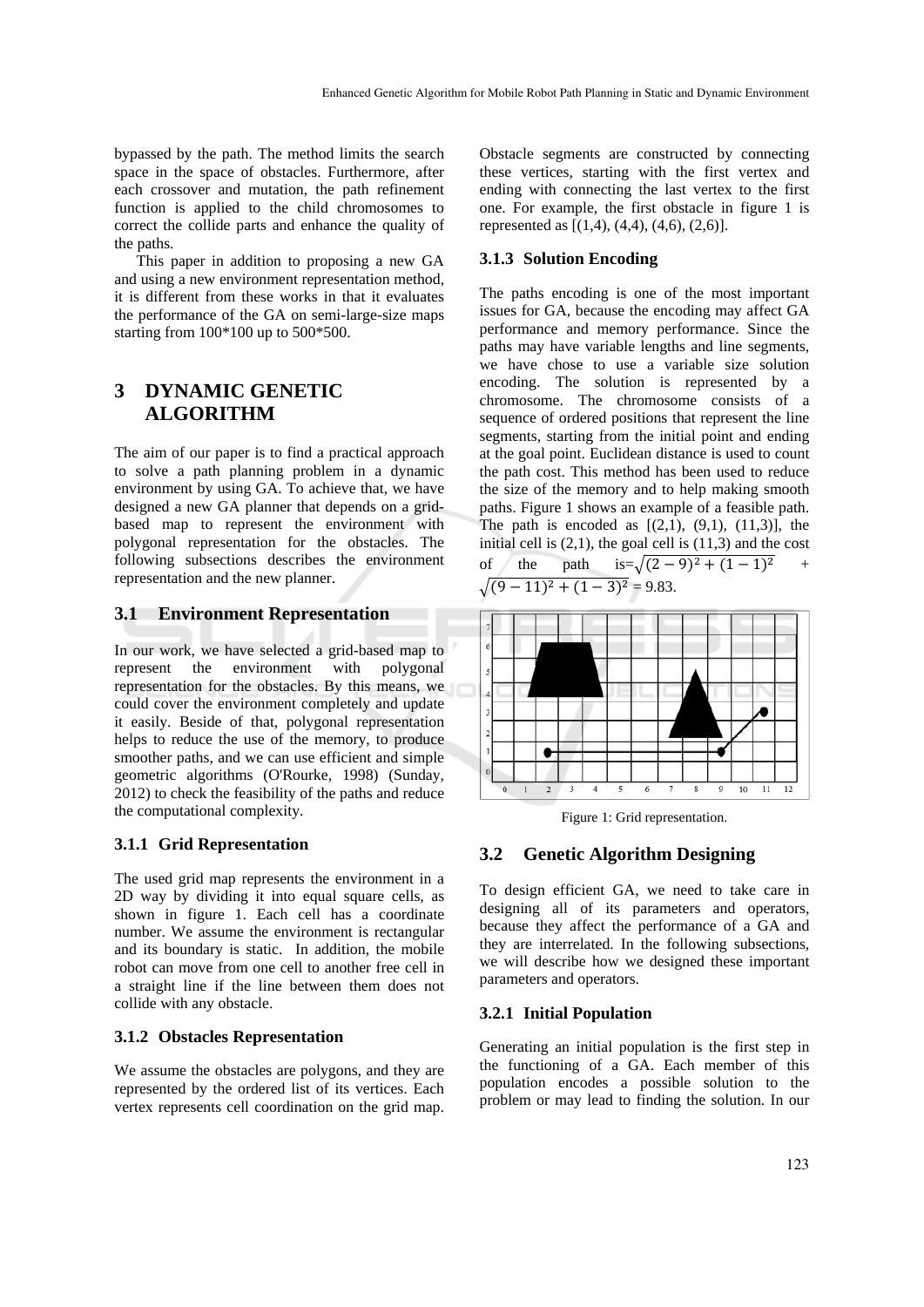algorithm, part of initial population is generated completely randomly. The number of cells in any random given path is assigned randomly. In addition, the cells' coordinates are generated randomly, but they must be feasible cells (outside occupied space). The generated paths may contain feasible and infeasible segments (intersect with obstacles). The second part of the initial population is generated by one-point crossover. We have used these approaches in generating the initial population to get a diverse population with paths of various quality in fast time and ensure that some paths intersected with others to help performing the intelligent crossover in later stage.

# **3.2.2 Fitness Function**

The value of the fitness function determines the path cost of a chromosome. Therefore, all problem objectives must be considered. In this paper, our objective is to generate the shortest possible path in acceptable time. Therefore, the same objective has been used in the definition of the fitness function as with the method used by (Mahjoubi et al., 2006). This fitness function calculates the Euclidean distance between successive points of each chromosome and adds the results to each other. This represents the length of each feasible chromosome. However, the fitness of a chromosome with collisions should be higher than the worst feasible chromosome. The cost for path *p* with *n* cells is defined by:

$$
C(p) = \sum_{i=1}^{n-1} D(P_i, P_{i+1}) + (L(p) * M)
$$
 (1)

where  $C(p)$  is the calculated cost for path  $p$ ,  $D(A, B)$ is the Euclidean distance between point *A* and point *B*, *L*( *p*) is the total length of the collided parts in path  $p$ ,  $Pi$  is the  $i<sup>th</sup>$  point in the corresponding sequence of path  $p$  ( $i=1, 2...$ ,  $n$ ), and  $\overline{M}$  is the penalty factor.

#### **3.2.3 Selection Operators**

The selection operator selects the best individuals from the population to spawn a new generation of the population. In this paper, we used two selection operators. Elitist selection is used to move the best individuals in the current generation to the next generation without any change. The elitist selection is used to avoid losing the best paths because of the genetic operator's randomness (Al-Ajlan et al., 2013). In addition, the tournament selection is used to select a group of individuals from the population

randomly. These individuals are ranked according to their relative fitness, and the fittest individuals is selected to produce the next generation. The tournament selection is used because it gives each individual a chance to be selected even the infeasible paths, as a result, the diversity of the population increases (Elshamli et al., 2004).

## **3.2.4 Crossover Operators**

The crossover operator is primarily responsible for improving the generations to obtain the best paths. The improvement is achieved by recombining two or more individuals called parents to generate better solutions called offspring. In this paper, we proposed a new crossover operator called intelligent crossover. Figure 2 illustrates the intelligent crossover. As shown in the figure, the intelligent crossover is performed at the beginning by taking the same start node to the offspring and then comparing the next nodes from the two parents. The comparison depends on two conditions:

- a. Whether the line segment between the selected node and the next node is feasible or infeasible. The feasible line is preferred.
- b. If the two lines have the same status, then the Euclidean distance between those nodes and the goal node will be calculated. The node that has shorter distance will be selected as the next node for the offspring.

After that, intelligent crossover looks for the selected node value in the two parents; if it exists in the two parents, then the operator performs the comparison between the next two nodes to the selected node to select the best one. Otherwise, when the selected node is located in one parent only: the next node is selected directly from that parent. The operation continues in this way until it finds the goal node. There are two issues with this method: the first occurs when we compare two nodes that have the same status and Euclidean distance. To handle this issue, intelligent crossover will choose the next node from the first parent. The second issue occurs when we have two parents that do not share any nodes; thus, the result will be exactly same as one of the parents. To overcome the second issue, we performed one-point crossover during the generation of the initial population as described in section 3.2.1, in addition to trying to select two parents that have at least one common node, other than start and goal nodes. Algorithm 1 presents the intelligent crossover operator.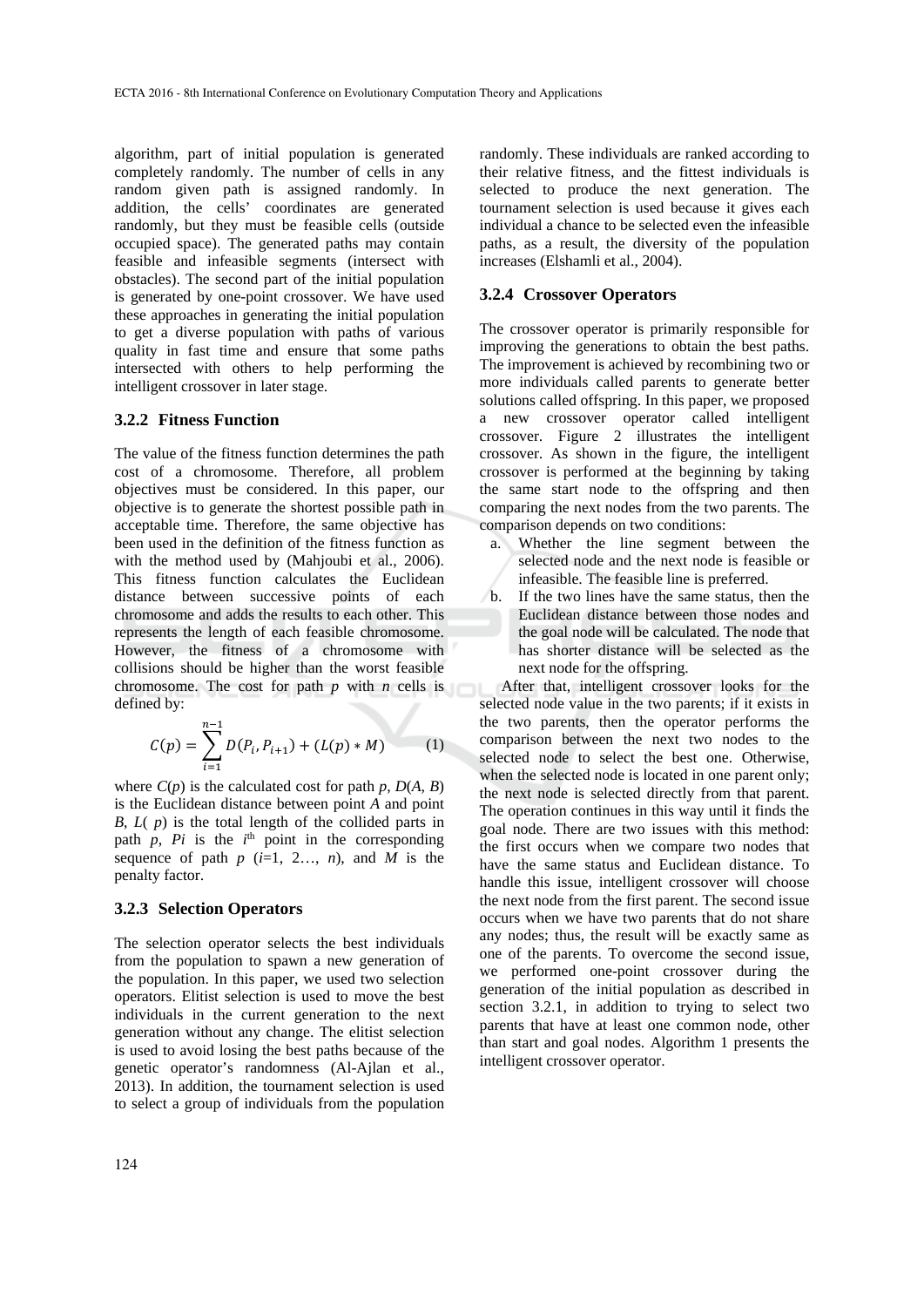

## **3.2.5 Mutation Operators**

The mutation operator is primarily responsible for giving GA the required diversity to explore the entire solution space and prevent the population from being stuck in a local optimum. In this paper, we use five types of mutation operators:

- **a. Add Node:** selects a random feasible cell from the environment and adds it to the path in a random index.
- **b. Delete Node:** selects a random node from the path and deletes it.
- **c. Change Node:** selects a random node from the path and exchanges its value with a random feasible cell from the environment.
- **d. Shorten the Path:** reduces unreasonable curves in the path by deleting the intermediate nodes between the nodes that have feasible line segments.
- **e. Correct the Path:** enhances the infeasible path by correcting all infeasible parts, in addition, it removes any duplicate nodes in the

path. To correct infeasible parts, the operator uses the best first search algorithm (BFS) based on Euclidean distance heuristic. BFS is a simple heuristic search algorithm (Dudek and Jenkin, 2010). We use it to help building suboptimal path in fast time.

The mutation chooses one of these operators randomly each time to generate new offspring. Figure 3 shows an example for each operator, add node, delete node, change node and shorten operators are applied on parent 1, while correct operator are applied on parent 2. The examples has been taken from the represented map in figure 2.

# **3.2.6 Control Parameters**

GA requires the various values of algorithm's parameters to be set, namely, population size, crossover probability, mutation probability, and stopping condition. These parameters have a great impact on the performance and efficiency of the algorithm; they affect the quality of the solution and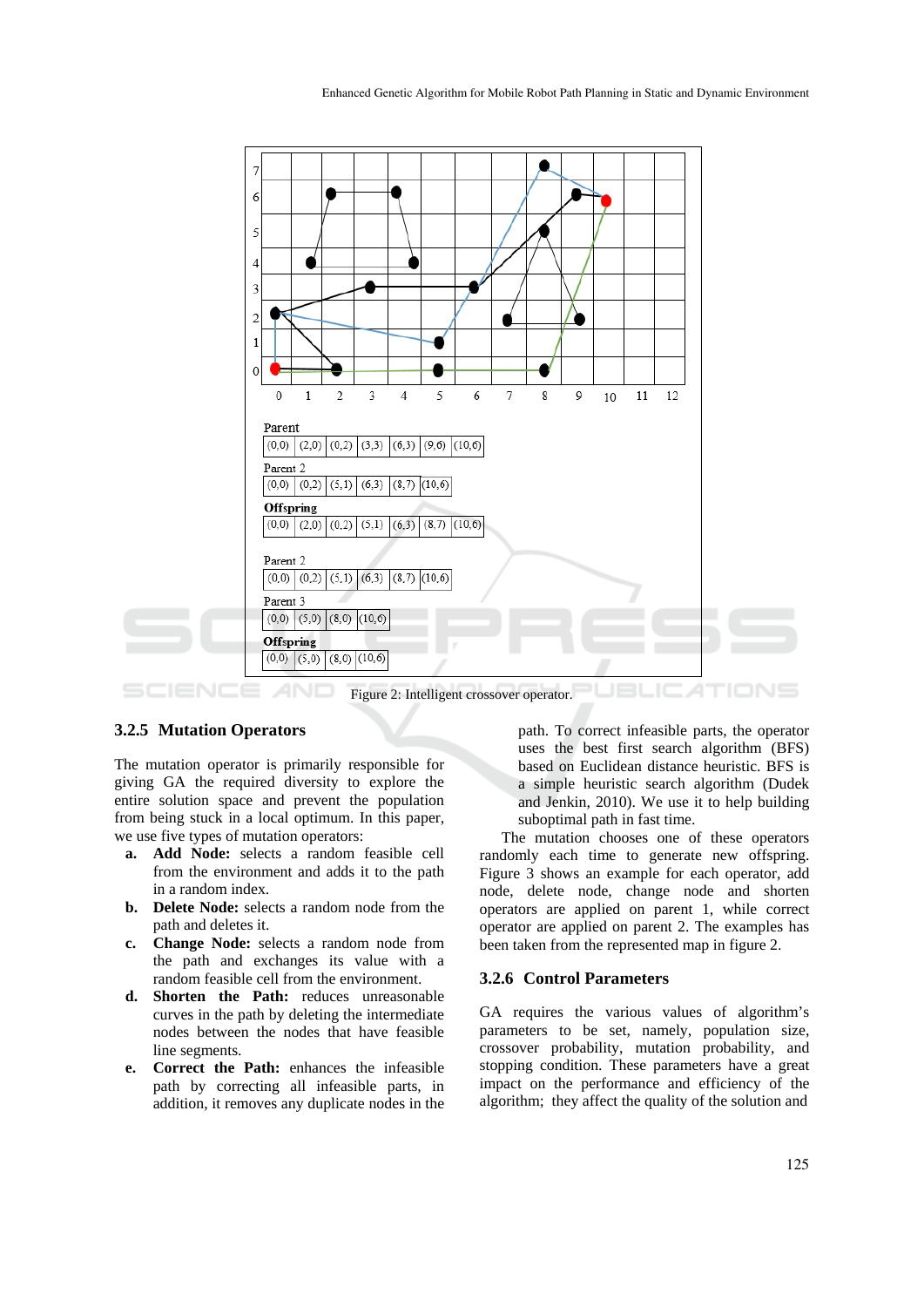#### **Algorithm 1: Intelligent Crossover Operator.**

**INPUT**: chromosomes: *parent1* and *parent2*, and node: *goal* **OUTPUT**: new chromosome: *child*

#### **BEGIN**

```
1 
\mathcal{L}3 
4 
5 
6 
7 
8 
\mathbf Q10 
11 
1213 
14 
15 
16 
17 
18 
19 
2021 
22 
23 
24 
2526 
27 
28
2930 
31 
32 
    child [1] = parent1[1] 
    n=1while (goal not reached) 
       xI = \text{find } child[n] in parent1 and return the next node
       x^2 = \text{find } child[n] in parent2 and return the next node
       if (xI == null) child [n+1] = x2
        else 
          if (x2 == null) child [n+1] = x1
           else 
             f = i s \left( \text{child } [n], x \right) line intersects with obstacles?
              f2= is(child [n], x2) line intersects with obstacles? 
             if (f1) = false and f2 = true)
                 child [n+1] = x2
              else 
                if (f1 == true and f2 == false) child [n+1] = x1
                 else 
                   d1=calculate Euclidean distance(child [n], x1) 
                      + calculate Euclidean distance(x1, goal) 
                   d2=calculate Euclidean distance(child [n], x2) 
                      + calculate Euclidean distance(x2, goal) 
                   if (dI \le d2) child [n+1] = x1
                    else 
                     child [n+1] = x^2 end if 
                 end if 
              end if 
           end if 
        end if 
       n = n+1end loop
```
**END** 

the search time.

- **a. Population Size:** Research has indicated that if the population size is too small, GA might fail to reach a high-quality solution. On the other hand, a large population size increases the computational time of the GA (Al-Ajlan et al., 2013). After performing some experiments on the population size starting from 15 to 80, the population size is set to 40, which can be consider large enough to cover the environment in which we work without adding too much computational overhead.
- **b. Stopping Condition:** After performing some experiments on the stopping condition starting from 50 to 200 iterations, the stopping criteria of our GA are defined by 100 generations. We chose this method to reduce the computational time of the algorithm and give it enough time to find the optimal solution.

**c. Crossover and Mutation Probabilities:** A high crossover probability leads to the generation of new individuals faster and explores more solutions, but also it may leads to disrupt the good solutions. Whereas, a high mutation probability increases the diversity of the population but risks the individuals jumping over a solution to which they were close and transforms the GA into a random search. However, having excessively low probabilities lead to solutions that become stuck in local optima. Typically, the crossover probability should range from 0.7 to 0.9, whereas the mutation probability should range from 0.01 to 0.1 (Al-Ajlan et al., 2013), (Asteroth and Hagg, 2015). We will conduct experiments to test different probability values.



Figure 3: Examples on mutation operators.

## **3.3 Handling Dynamic Aspect**

At the beginning, our GA tries to find the best path based on the available static information. Then, when change is detected, the GA seeks to manage the dynamicity of the environment by using Memory with Random Immigrants technique (MRI). This technique has been selected because of its ability to maintain population diversity, which is the key to successful GA implementation for dynamic problems and exploits useful information from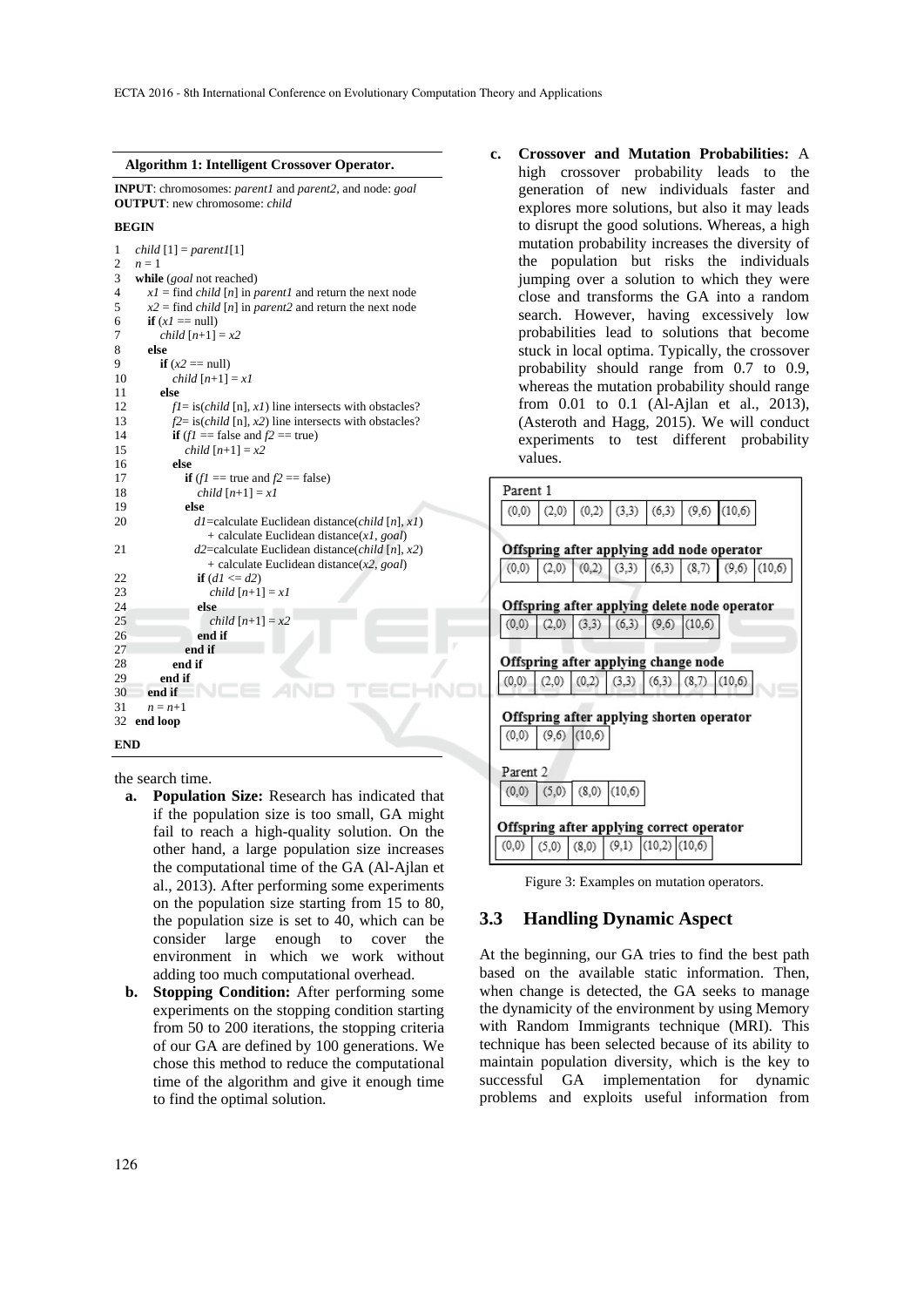previous phases (Elshamli et al., 2004). The memory part is responsible for storing useful information from the environment to be reused later in a new environment. For every generation, we select the best individuals from the population and add them to the memory rather than the worst ones. Then, we use all of its content to replace the worst individuals in the population when the environment changed. The random immigrant technique is a simple method to address the convergence issue (Yang, 2008). It maintains the diversity level of the population through substituting a percentage of individuals in the current population with new random ones when the environment changed. Algorithm 2 shows how the GA generates the new population based on the MRI.

#### **Algorithm 2: Memory with Random Immigrants.**

**INPUT**: population *p*[], memory *m*[], *start*, *goal*, and the number of random immigrants *r* **OUTPUT**: new population *g*[]

#### **BEGIN**

- 1 edit *start* and *goal* nodes in all the paths in *m*[]
- 2 copy all the paths from *m*[] to *g*[]
- 3 generate  $r$  new random paths and add them to  $g$ []
- 4 5 copy  $(p[] size - r - m[] size)$  paths from  $p[]$  to  $g[]$ edit *start* and *goal* nodes in all the paths in *p*[]
- 

## **END**

# **4 PERFORMANCE EVALUATION**

At the beginning, we will test the algorithm with different Crossover and Mutation probabilities to study the effect of these two parameters on our GA. Then, the static version of the algorithm will be compared to  $A^*$  (Tiwari et al., 2012), because it is widely used in solving path planning problems due to its optimality and completeness. In addition, it will be compared to another efficient static GA (Alajlan et al., 2016), (MGA). For dynamic environments, we will compare the re-planning method and the MRI to see the effect of using the memory, as well as comparing the algorithm with (Zhao and Gu, 2013) algorithm, (improved GA).

# **4.1 Experiment Setup**

To test and evaluate the performance of our GA path planner in different size environments, we designed an object-oriented simulation model. We implemented it by using C++ programming

language, and compiled it under Linux OS; Ubuntu 14.04 LTS. All the runs were conducted on a Dell Venue 11i Pro device, which has an Intel Core i5 processor running at 1.6 GHz with 8 GB of RAM and 104 GB of Disk.

In order to obtain a good analysis of the algorithm, a set of benchmarks must be defined. The benchmark set is composed of both simple and difficult ones. The set consists of four different size maps and different complexities (i.e. obstacle ratio). The benchmarks were selected from (Sturtevant, 2012) and (Al-Ajlan et al., 2013). Figure 4 shows the selected benchmarks. The dynamic environments are simulated by introducing new obstacles during the search process. Since the GA is a stochastic technique, like all other metaheuristic techniques, conclusions cannot be drawn from a single run. All the results are based on the following: for each configuration, ten runs are performed for the same configuration. The best, average and worst cost, and the average CPU time are registered for these runs.

## **4.2 Impact of GA Parameters**

The aim of this section is to explore the impact of mutation probability, crossover probability and the proposed intelligent crossover operation on the GA path planner. In order to do that, Map #2 was used.

#### **4.2.1 Crossover Operator Impact**

HND

INE Table 1 demonstrates how Intelligent Crossover and One-Point Crossover have impacted path cost and CPU time. In order to calculate this, the generation number was set to 100, population size to 40, mutation probability to 0.01, and crossover probability to 0.9. As can be clearly seen the two types of crossover have different impacts on the measured outcomes, where the Intelligent crossover can find better path in much less time compared to One-Point crossover.

Table 1: Crossover type impact.

| Crossover<br>Type        | Best<br>Path | Worst<br>Path | Average<br>Path | Average<br>Time |
|--------------------------|--------------|---------------|-----------------|-----------------|
| Intelligent<br>Crossover | 71.562       | 102.123       | 86.1851         | 8.6251          |
| One-Point<br>Crossover   | 72.198       | 164.201       | 110.126         | 14.4016         |

#### **4.2.2 Crossover Probability**

The impacts of the crossover probability (Intelligent Crossover) on path cost and CPU time are shown in Table 2. In order to calculate this, the generation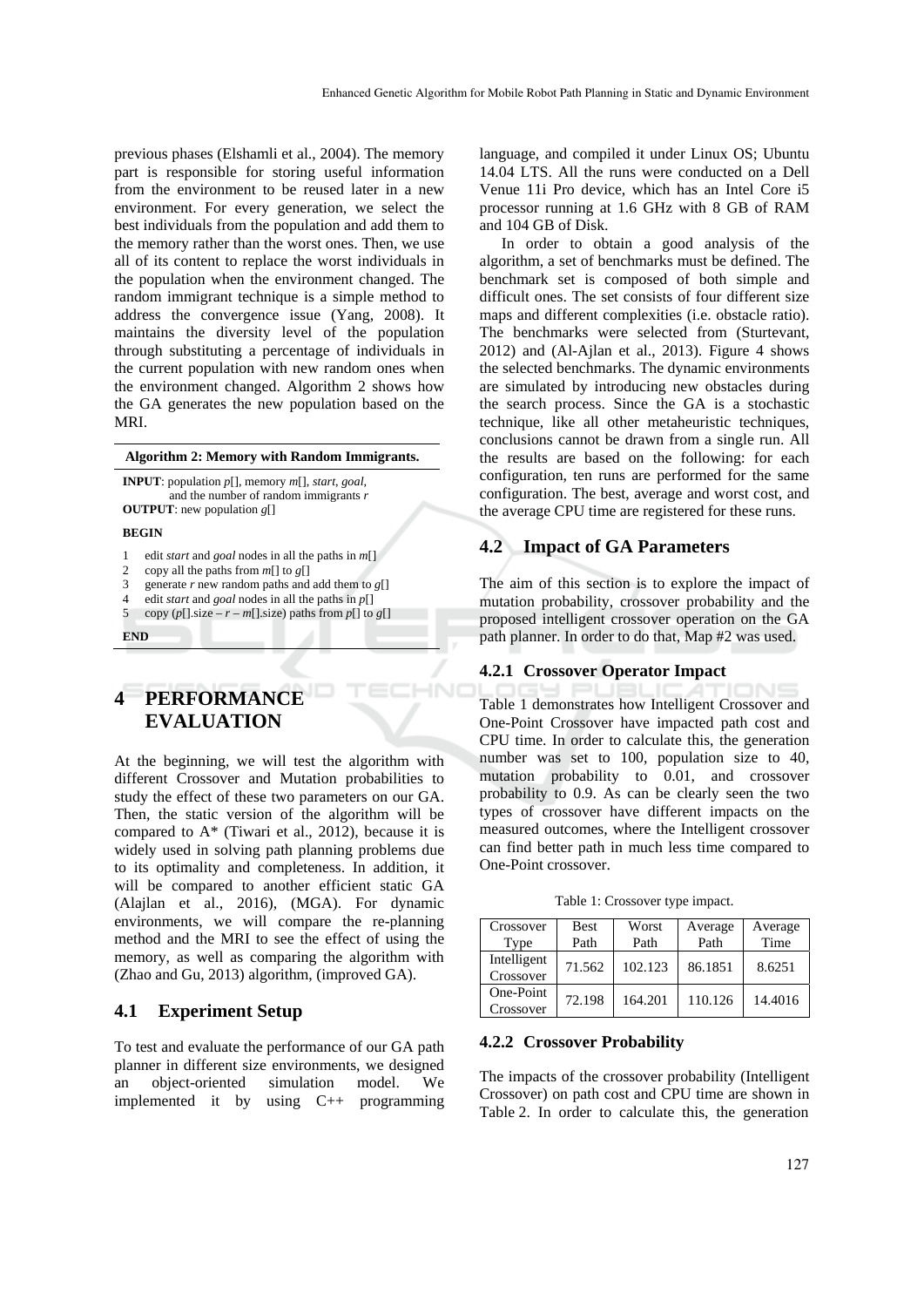

number was set to 100, population size to 40, mutation probability to 0.01, and crossover probability range from 0.5 to 1.0.

We can see that in table 2 increasing crossover probability improves the average path cost but equally increases execution time. Based on these results, the most efficient crossover probability is within the range of 0.7-0.9.

| Crossover<br>Probability | <b>Best</b><br>Path | Worst<br>Path | Average<br>Path | Average<br>Time |
|--------------------------|---------------------|---------------|-----------------|-----------------|
| 0.5                      | 69.044              | 146.474       | 94.52451        | 6.306106        |
| 0.6                      | 71.428              | 148.066       | 99.11437        | 6.854905        |
| 0.7                      | 70.201              | 130.608       | 97.18876        | 7.013214        |
| 0.8                      | 72.639              | 110.968       | 88.08952        | 7.04423         |
| 0.9                      | 71.562              | 121.339       | 86.18512        | 8.625075        |
| 1.0                      | 74.062              | 180.799       | 125.0532        | 8.774862        |

Table 2: Crossover probability impact.

## **4.2.3 Mutation Probability**

The impact of mutation probability on path cost and

CPU time are shown in Table 3. In order to calculate this, the generation number was set to 100, population size to 40, crossover probability to 0.9 using Intelligent Crossover and mutation probability range from 0.01 to 0.5. With an increase in mutation probability, the average path cost improved but the execution time increased alongside it. Therefore, the most efficient mutation probability in terms of costs and time is between 0.2-0.3.

Table 3: Mutation probability impact.

| Mutation    | <b>Best</b> | Worst   | Average  | Average  |  |
|-------------|-------------|---------|----------|----------|--|
| Probability | Path        | Path    | Path     | Time     |  |
| 0.01        | 71.562      | 121.339 | 86.18512 | 8.625075 |  |
| 0.1         | 70.316      | 102.771 | 79.97139 | 7.377394 |  |
| 0.2         | 68.634      | 80.7936 | 73.47892 | 7.220681 |  |
| 0.3         | 69.170      | 73.2536 | 71.03801 | 7.987558 |  |
| 0.4         | 68.922      | 74.4373 | 70.88054 | 8.710724 |  |
| 0.5         | 68.719      | 70.7892 | 69.73331 | 8.77626  |  |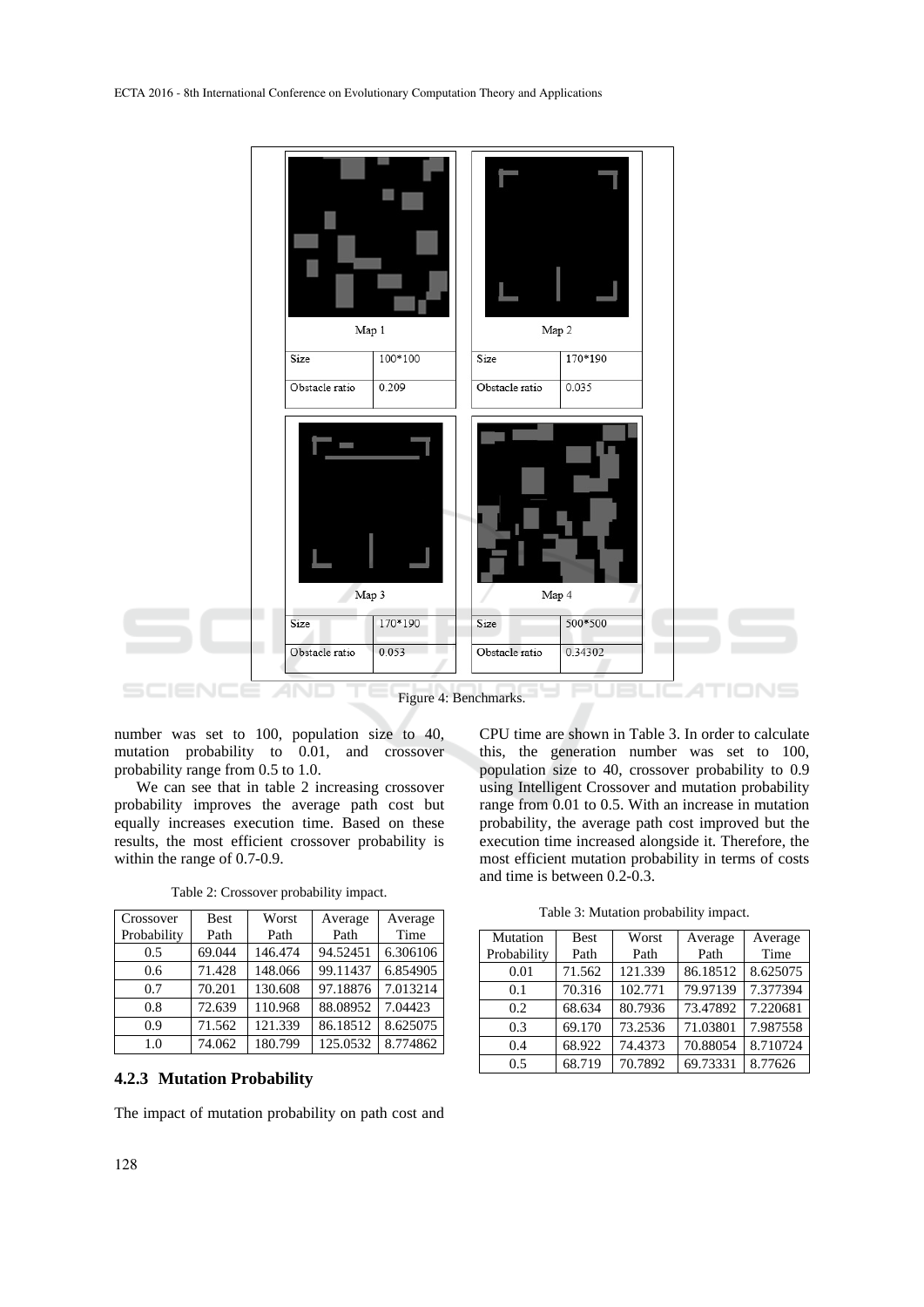# **4.3 Performance Evaluation in Static Environments**

This section presents an evaluation of the performance of the GA path planner in a static environment focusing on path length as an indicator of solution quality and execution time as an indicator of the speed of the algorithm. This performance is compared to A\* and MGA. The GA parameters, which produced the best results in the previous section, were selected for all four benchmarks: population size = 40, crossover probability =  $0.75$ , mutation probability = 0.3 and number of iterations  $= 100$ . The start point is placed at the topmost point on the left side, while goal point is placed at the bottommost point on the right side in order to increase the distance between them.

The results of all the four benchmarks for our GA, A\* and MGA can be seen in Table 4. For our GA, we presented the best, worst and average path costs and CPU times. For A\* and MGA, as they have similar results for all runs (best, worst and average costs are all equal); we present only the average path cost and the average CPU time.

Table 4 shows that our GA is able to find an optimal or near optimal path, but as the complexity and size of benchmarks is increased the gap between the GA, A\* and MGA also increases. In the last benchmark,  $A^*$  is better than GA 1.46 times.  $A^*$ finds the optimal path every time, but GA is an incomplete method so it is not possible to be sure that the GA and MGA paths are optimal. However, as Table 4 shows, our GA was able on occasion to find the shortest paths. This is because a grid-based map used to represent the environment with polygonal representation for the obstacles. This approach means that the robot can move in any direction with fewer detours than they are allowed in the regular grid representation used by A\* and MGA, where robots can move in just eight directions.

On other hand, the time gap between our GA and A\* and MGA decreases when the size of the benchmarks increase. In large maps, GA

outperformed A\* and MGA in terms of execution time. For example, in the last benchmark, GA is faster than A\* 3.9 times. This is because our GA uses random paths in the initial population and then fix them later with the crossover and mutation operators. This keeps the times low in most cases. A\* is a greedy approach, while MGA uses the greedy approach to generate the initial population. Both expands nodes exponentially with the depth of the solution, which takes time during large problems. In fact, MGA failed to complete the final benchmark after 10 hours of trying, and overall it took longer time to solve large problems.

# **4.4 Performance Evaluation in Dynamic Environments**

Here we tested the algorithms by using the first two benchmarks. Again, the start and goal points were chosen in the top left and bottom right cells. To create a dynamic environment, user-defined obstacles were introduced during each run in such a way that they affect the best path produced in the static mode.

# **4.4.1 Re-planning Vs Memory with Random Immigrants**

Two techniques were used to manage the dynamic obstacles, MRI and re-planning. These were compared in order to study the effect of using the memory when the environment changes. The same GA parameters that produced the best average values were used for each technique: population size  $= 40$ , crossover probability  $= 0.75$ , mutation probability =  $0.3$ , and number of iterations =  $100$ .

Table 5 demonstrates that the MRI technique is more efficient than re-planning from the start because the MRI uses promising potential solutions to improve the new path. The re-planning method also had a longer execution time because it generated more random paths that need to be fixed, and this consume much more time.

| <b>Benchmark</b> | GA      |         |          |          |         | $A^*$    | MGA     |                                                                                                    |
|------------------|---------|---------|----------|----------|---------|----------|---------|----------------------------------------------------------------------------------------------------|
|                  |         |         |          |          |         |          |         | Best Path Worst Path Average Path Average Time Average Path Average Time Average Path Average Time |
|                  | 130.265 | 135.246 | 133.0312 | 7.903324 | 131.865 | 1.72329  | 131.865 | 0.95037                                                                                            |
|                  | 264.734 | 294.393 | 275.2191 | 9.216908 | 269.061 | 77.59117 | 269.061 | 11.07575                                                                                           |
|                  | 263.331 | 297.479 | 281.0732 | 13.40991 | 270.819 | 62.12198 | 290     | 23.12085                                                                                           |
| 4                | 857.16  | 1178.8  | 1035.997 | 918.0374 | 805.919 | 3579.913 | Failed  |                                                                                                    |

Table 4: Results of GA, A\* and MGA for four static benchmarks.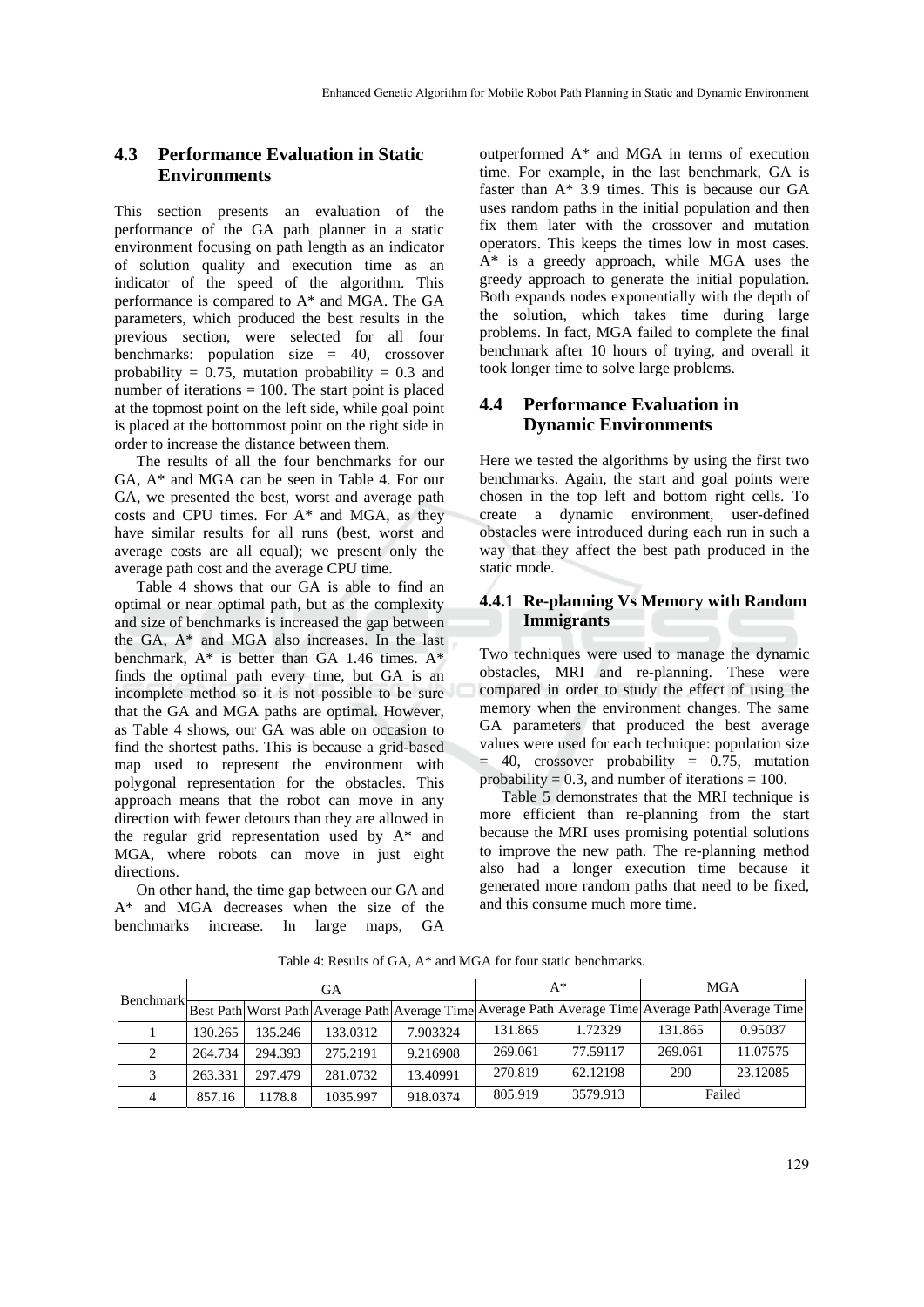| Benchmark | GA (MRI) |         |          |                                                                                               | GA (Re-planning) |         |           |          |
|-----------|----------|---------|----------|-----------------------------------------------------------------------------------------------|------------------|---------|-----------|----------|
|           |          |         |          | Best Path Worst Path Average Path Average Time Best Path Worst Path Average Path Average Time |                  |         |           |          |
|           | 142.107  | 148.899 | 144.6106 | 17.59538                                                                                      | 143.069          | 186.14  | 148.8587  | 17.68738 |
|           | 267.143  | 311.728 | 288.8071 | 29.18556                                                                                      | 272.45           | 309.196 | 296.01564 | 34.66139 |

Table 5: Results of MRI and re-planning techniques in dynamic environments.

Table 6: Results of MRI and Improved GA in dynamic environments.

| Benchmark- | GA (MRI) |         |          |                                                                                               | Improved GA |         |          |          |
|------------|----------|---------|----------|-----------------------------------------------------------------------------------------------|-------------|---------|----------|----------|
|            |          |         |          | Best Path Worst Path Average Path Average Time Best Path Worst Path Average Path Average Time |             |         |          |          |
|            | 142.107  | 148.899 | 144.6106 | 17.59538                                                                                      | 150.409     | 171.498 | 158.6494 | 26.7439  |
|            | 267.143  | 311.728 | 288.8071 | 29.18556                                                                                      | 271.647     | 300.694 | 281.0783 | 139.4874 |

#### **4.4.2 Comparison in Dynamic Environment**

This section presents a comparative study between our GA and the improved GA (Zhao and Gu, 2013) in dynamic environments. They are assessed in terms of solution quality, measured as path length, and algorithm speed, measured as execution time.

The results of the evaluation are shown in Table 6. Both GAs were able to find optimal or near optimal paths, although it is not guaranteed that these are optimal because GA is not a complete method. In our GA, the path cost was on average slightly better than in the improved GA as a result of the various mutation and crossover operations, and as Table 6 shows, our GA found slightly shorter paths. Again, this is a result of using the grid-based map representation with polygonal obstacle representation. For the same reason, our GA also had consistently much better execution times than the improved GA. Our representation is better since the sizes of individuals are much smaller than the size of individuals of the classical grid representation. Therefore, the GA operations could be performed efficiently.

# **5 CONCLUSIONS**

Path planning is the process of deciding how to move from one point to another one with respect to the objectives of the problem. It is a fundamental problem to mobile robots. In this paper, we addressed the problem of path planning for mobile robots in static and dynamic environment. Our motivation was the need of finding the best path within acceptable time, and studying the impact of using a genetic algorithm in solving the problem.

This paper introduced a GA approach for solving mobile robot path planning problems in static and dynamic environments. The planner uses a gridbased map with polygonal representation for the environment as the knowledge base. The developed GA planner uses variable-length chromosomes for the path encoding to reduce the memory usage. Part of the initial population is generated completely randomly, while the second part is generated by onepoint crossover to get a diverse population with paths of various quality in fast time and ensure that some paths intersected with others to help performing the intelligent crossover in later stage. The fitness function is used to integrate the objectives of the problem. Our GA uses two selection operators: Elitist Selection and Tournament Selection. In addition, the algorithm uses a new crossover operator called Intelligent Crossover, whereas, for mutation operation, five types of mutation operators have been used. Furthermore, our GA manages the dynamicity of the environment by using Memory with Random Immigrants technique.

The GA was implemented by using C++ programming language and tested with four benchmarks. We studied the impact of the crossover operator, mutation and crossover probabilities, in addition to MRI and re-planning techniques. We also compared its performance in a static environment against the A\* algorithm and MGA (Alajlan et al., 2016), as well as compared the performance in a dynamic environment against Improved GA (Zhao and Gu, 2013). It has been shown that our algorithm is able to generate an optimal or near optimal solution with fast execution time compared to the three algorithms, especially in large problems. In fact, we can accept some gaps to optimality for enhancing the computational expenses, since in real robotics applications; it does not disadvantage to find paths with slightly taller lengths, if they can be found much faster.

For future work, we intend to enhance the GA to manage more dynamicity aspects, such as avoiding